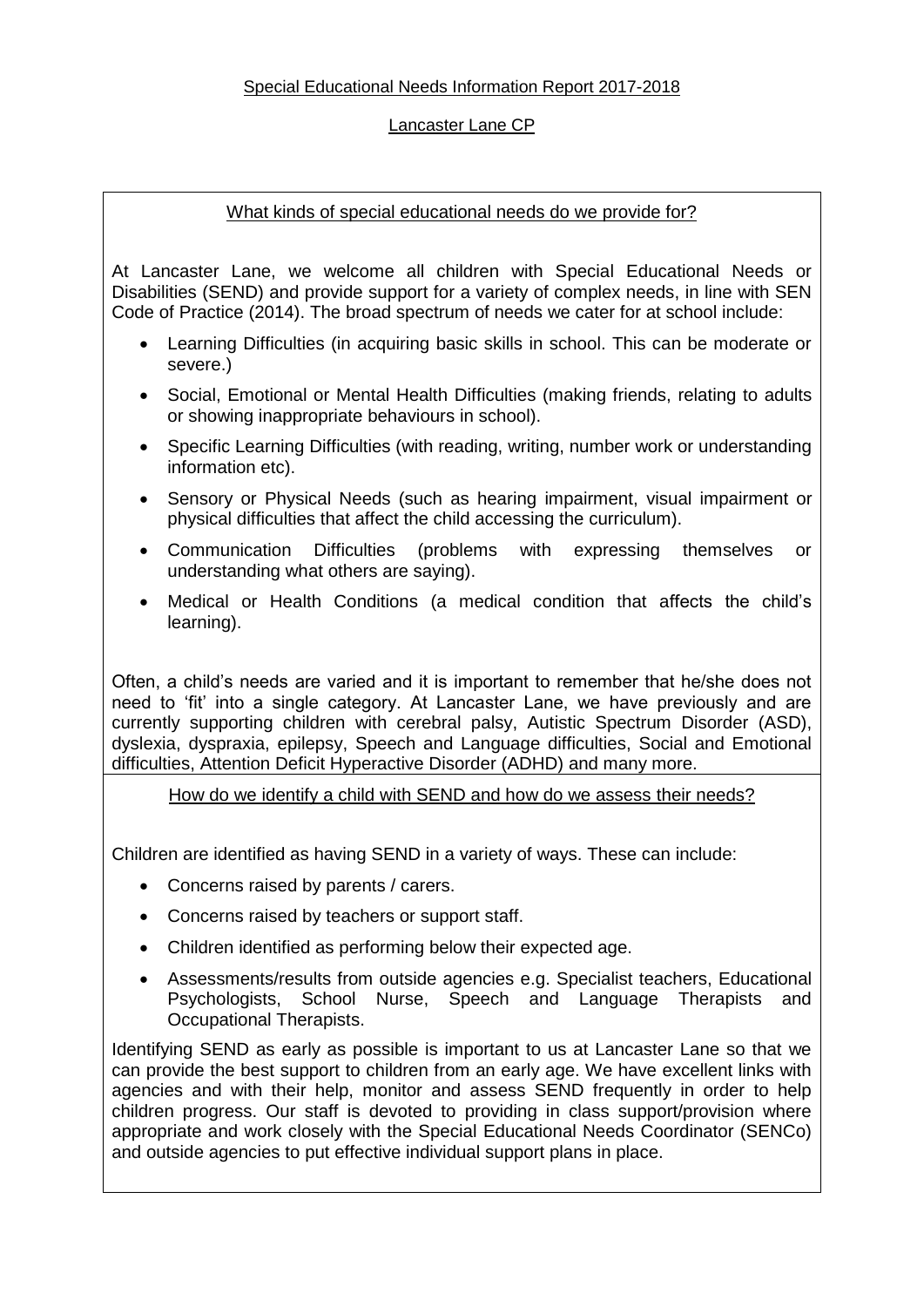# Who is the SENCO and how can we contact them?

Our school SENCo is Miss Watson. She currently works in Reception at Lancaster Lane. Miss Watson is always available for informal chats before or after school, or through a planned meeting. She can be contacted by visiting the school office or by telephoning the school on 01772 433641.

#### How do we assess and review the progress? How do we involve parents and consult with them about their child's education?

Miss Watson (SENCo) oversees all assessment and support of children requiring additional support across the school. As stated in the SEN Code of Practice (2014), parents / carers must be included in supporting our children with SEND and at Lancaster Lane, we work alongside them to give the best support. Individual Pupil Plans (IPPs) are sent home regularly to update parents on new targets and suggested activities are given. IPP work is not required to be carried out at home, yet many parents enjoy using some of the suggestions with their children to consolidate learning. IPPs are reviewed at least once a half term and new targets are set (where appropriate). Similarly, behaviour plans are updated when appropriate and are too shared with parents / carers. Any specific reward systems being used for individual children are passed on to encourage consistency at home and at school.

As specified in the SEN Code of Practice (2014), parents / carers are invited to all relevant meetings concerning their child and are passed on copies of any assessments and reports regarding their child. The SENCo ensures parents / carers are familiar with any terminology being used and is more than happy to talk through reports provided by professionals. Regular meetings between the SENCo, outside agencies and parents / carers take place in school when a Common Assessment Framework (CAF) has been opened and again targets are made explicit to parents.

The SENCo and class teachers are happy to discuss the progress of children with SEND during Parent's Evenings, planned meetings or informal chats. We are very welcoming at Lancaster Lane and encourage parents to speak to us about any concerns they may have about their child with SEND. A formal report is also given to parents at the end of every academic year and formal academic assessment carried out termly.

How do we involve and consult the children about their education?

Local Authorities must ensure that children with SEND are kept involved in decision making (SEN Code of Practice 2014), and at Lancaster Lane we ensure this is done through a variety of ways. These can include:

- $\checkmark$  During IPP reviews the children are asked to comment on how they think they are getting on with specific targets and to give advice on what has helped them to learn best (age appropriate).
- $\checkmark$  If your child has a Statement of Special Educational Needs or an Education, Health and Care Plan (EHC) - their views will be sought during annual review meetings when appropriate.
- $\checkmark$  School Council weekly meetings give all children the opportunity to share their views in school and suggest recommendations.
- $\checkmark$  Sharing good relationships with the class teacher and support staff children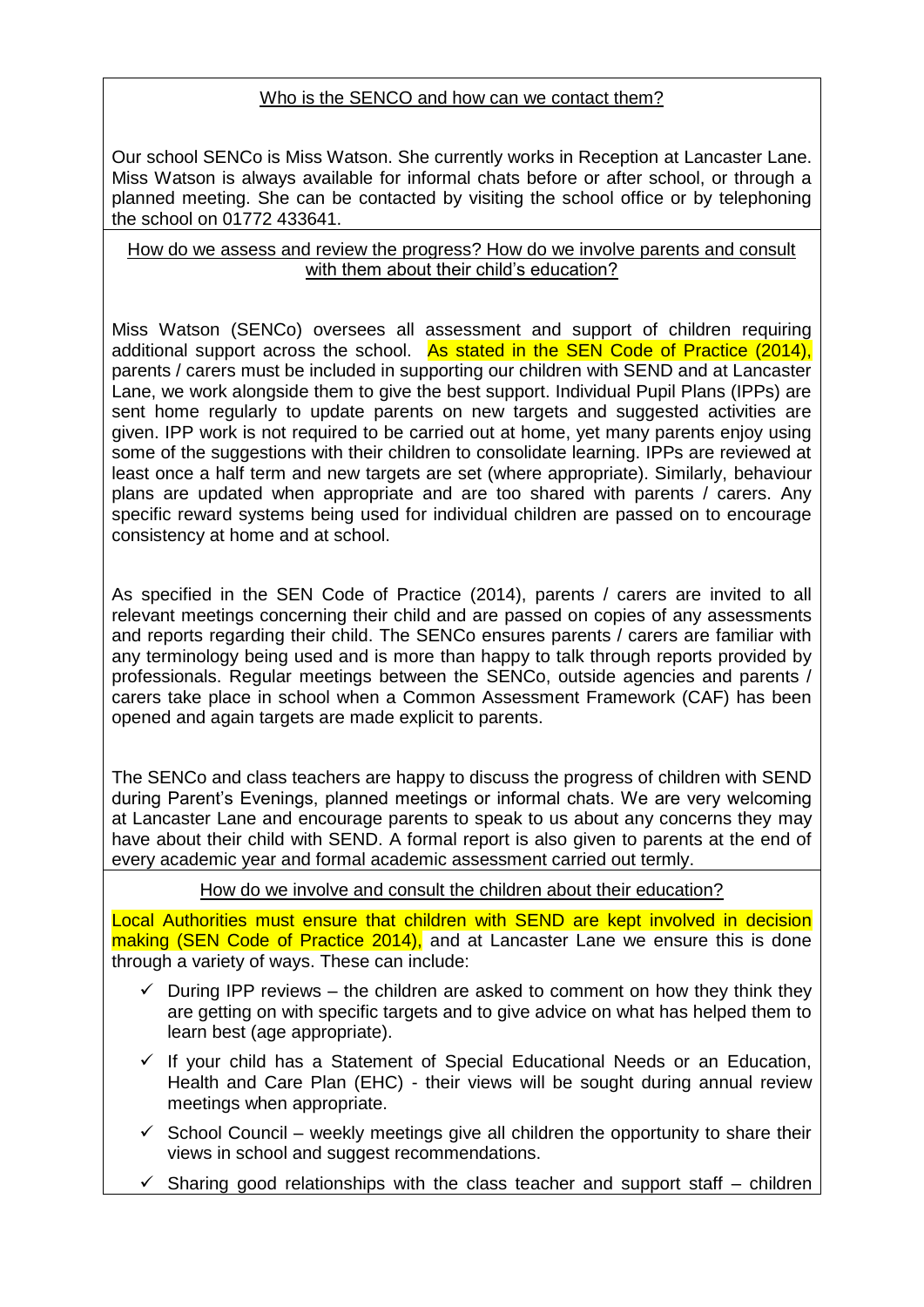with SEND are regularly informally asked to self asses and evaluate the particular difficult they are experiencing and suggest ways that will help in the future.

How do we support our pupils with SEND as they move on to high school or move to another school?

When children with SEND move on from Lancaster Lane, we ensure they are fully supported by arranging additional visits, if necessary. The SENCo can arrange for supporting TAs to accompany parents and children on visits to look round possible secondary schools in order to select the most suitable school for the child.

We liaise closely with staff when transferring children to different schools, ensuring that all relevant paperwork is passed on and all needs discussed and understood. Children with a Statement of Educational Needs or EHC plan will be further supported by a Transition Review meeting with relevant staff from the receiving school.

# What is our approach to teaching children with SEND?

In line with the SEN Code of Practice (2014), children with SEND are taught through a differentiated curriculum, targeted support groups and 1:1 interventions, where appropriate. The class teacher will oversee, plan and work with each child with SEND in their class to ensure progress is made. Individual Pupil Plans (IPPs) are put in place to ensure specific targets are being set for the children and these are regularly reviewed. Each class is supported by at least one Teaching Assistant (TA) and a provision map (set out by the class teacher) will state the support given to children with SEND by all adults working in the class. Advice provided by professionals is integrated into the provision map and plans provided by outside agencies are closely followed.

As with all children in school, children with SEND are assessed on entry and rigorously tracked through school. Our tracking system ensures that every child reaches their full potential across the curriculum. Early identification of needs at Lancaster Lane ensures support is being given as soon as possible and has a positive effect on tracking.

How do we adapt the curriculum and the learning environment for children with SEND?

The learning environment for children with SEND is extremely important to us at Lancaster Lane. We offer a stimulating setting for all types of learners including visual, auditory and kinaesthetic. Classrooms offer visual aids, labelled resources and accessible materials to provide vital support for your child.

Teaching and learning is delivered in a variety of ways at Lancaster Lane.

# **1. Class teacher input via excellent targeted classroom teaching (Quality First Teaching)**

For your child this would mean that:

- $\checkmark$  The teacher has the highest possible expectations for your child and all pupils in their class.
- $\checkmark$  All teaching builds on what your child already knows, can do and can understand.
- $\checkmark$  Different styles of teaching are in place so that your child can be fully involved in their learning and have full access to the curriculum.
- $\checkmark$  Specific strategies (which may be suggested by the SENCo) are in place to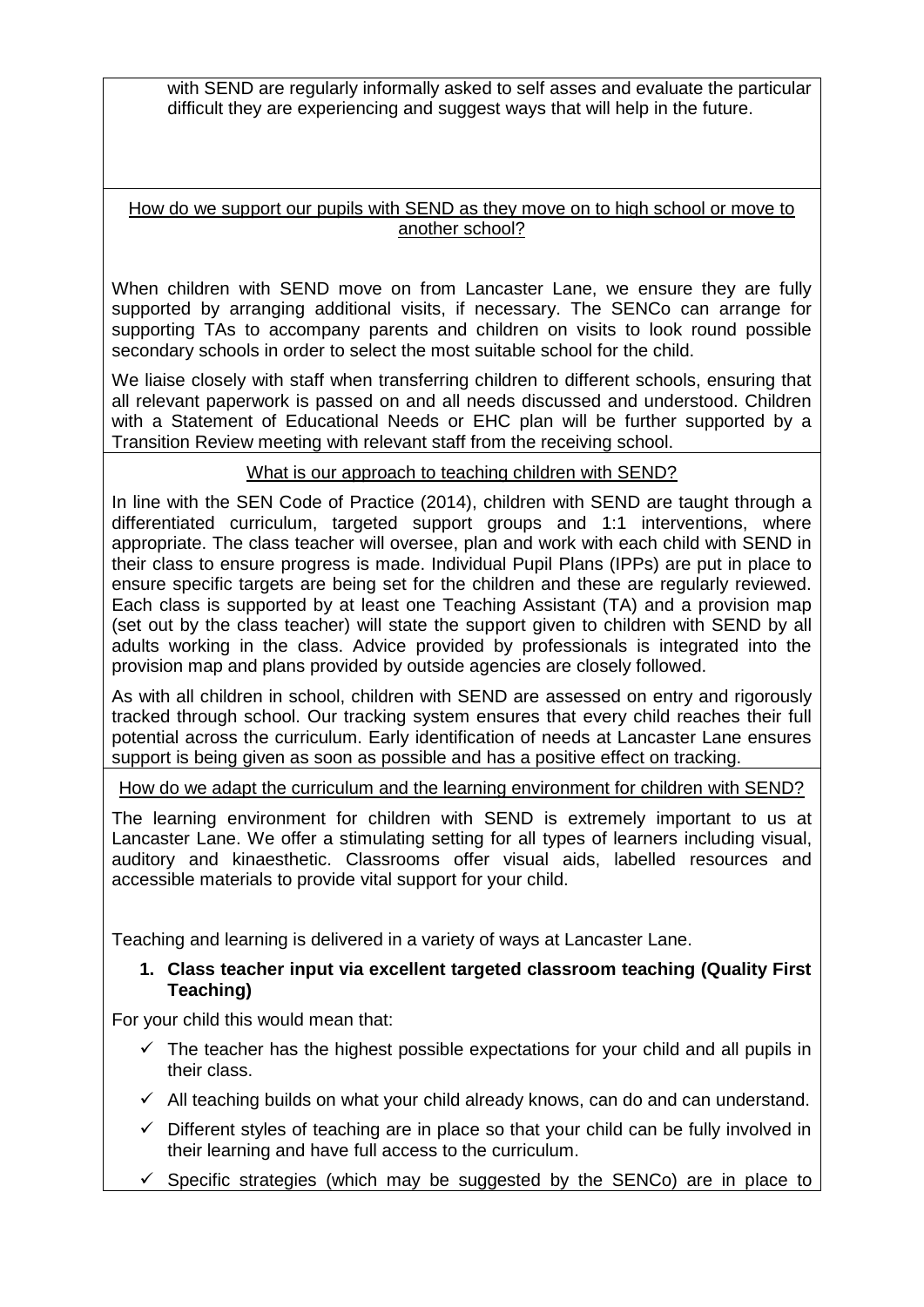support your child.

 $\checkmark$  Assessments take place regularly and if a concern rises regarding your child attainment, you are informed, and where necessary, support and/or strategies are put in place to address these concerns.

# **2. Interventions**

Your child may have specific interventions in school. These are additional teaching sessions to boost your child's attainment in a particular subject, or additional support to help your child with other issues that impact on their learning or well-being. Interventions are delivered by either the class teacher or a trained Teaching Assistant.

A pupil identified by the class teacher or SENCo as needed some extra specialist support in school may also receive support from a professional outside of school. The specialist professional will work with your child to understand their needs and make recommendations, write a report and/or provide advice. Any such referrals/requests for support are always completed in consultation with parents, and any subsequent reports or advice shared with you. Advice/support of this type will help the school and you to understand your child's particular needs better and hopefully enable all those concerned to support them more effectively.

School can request support from the following agencies/services: I.D.S.S. (Inclusion & Disability Support Service), Educational Psychologist (E.P.), Speech and Language Therapy, Occupational Therapy, Child and Adolescent Mental Health Service (C.A.M.H.S.), Counselling, Golden Hill (behaviour support), Paediatrician and the School Nurse.

# **3. Specified Individual Support**

This type of support is usually necessary for children whose SEND needs are severe, complex and lifelong and who have an Education, Health and Care Plan (EHCP). This means your child will have (after quidance from the SEN Code of Practice 2014 and Local Offer) been identified by professionals as needing a particularly high level of individual or small-group teaching.

This type of support is available for children with specific barriers to learning that cannot be overcome through Quality First Teaching and intervention groups; children with an EHCP often have profound and complex needs in a number of areas and require support to access the curriculum.

For your child this would mean:

- $\checkmark$  The school (or you) can request that the Local Authority carries out a formal assessment of your child's needs. This is a legal process which sets out the amount of support/specialist input that needs to be provided for your child should the Education and Health Care Plan (EHCP) assessment be successful. An EHCP has taken the place of Statements of Special Educational Needs (see SEN Code of Practice 2014).
- $\checkmark$  The EHC Plan will outline recommendations as to the level and type of support your child needs, and what strategies should be put in place to address those needs. It will also have long- and short-term goals for your child.
- $\checkmark$  Individual work stations may be provided to enable children with attention and concentration difficulties to engage in their learning effectively.
- $\checkmark$  Specific support arrangements are made during formal tests such as SAT's for those children with additional needs to ensure equality of access. Individual children may have additional time, a TA to scribe or read for them, according to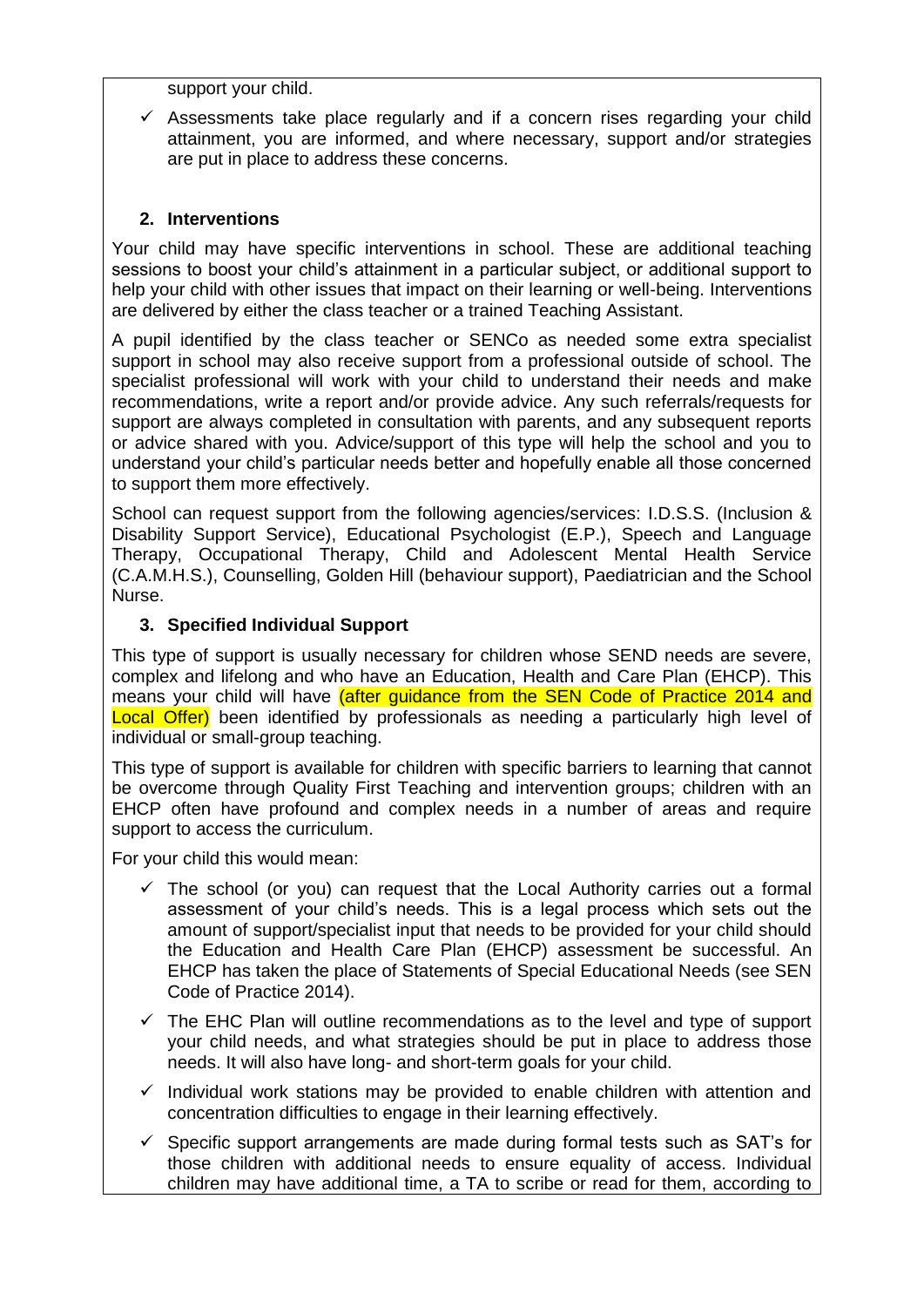individual needs.

How are the staff trained and kept up to date? If we need more expert help and advice, what do we do?

One of the SENCO's duties is to support the class teacher should they have any concerns about SEN children in their class. The school provides training and support, where required, to enable all staff to have an effective role in the teaching and learning of all children, including those with SEND. This includes whole school training on SEND issues, such as Autistic Spectrum Disorder and managing behaviour.

- $\checkmark$  The SENCO regularly attends 'SENCO Cluster Group' meetings to ensure that current policies and practices are up to date and in line with the SEN Code of Practice 2014.
- $\checkmark$  The SENCO regularly leads staff meetings and TA meetings, to ensure that all staff are following current practices.
- $\checkmark$  TAs who support children with Language and Communication Difficulties regularly attend Speech Therapy training in order to effectively deliver Speech Therapy programmes to individual children.
- $\checkmark$  Specialist teachers are employed by the school to provide advice and strategies to best support individuals with a variety of special needs and disabilities including Autistic Spectrum Disorder / Asperger's; Severe Learning Difficulties; Moderate Learning Difficulties; Dyslexia; Physical Disabilities; ADHD and Social, Emotional and Mental Health Difficulties etc.

# How do we know if what we provide for the children is effective?

Provision is monitored closely at Lancaster Lane and is done so in the following ways:

- $\checkmark$  Your child's progress will be continually monitored by his / her class teacher and verbal or written feedback is given from the teacher, parent or pupil. Their progress will be reviewed formally, through termly tracking meetings with the class teacher, Senior Leadership Team and SENCO.
- $\checkmark$  At the end of each Key Stage (i.e at the end of Y2 and Y6) all children are currently required to be formally assessed using Standard Assessment Tests (SATS). This is something the government requires all schools to do and the results are published nationally.
- $\checkmark$  Children in receipt of SEND support also have an Individual Pupil Plan (IPP). The targets set out in these are also assessed regularly and new targets set. If a child has not met a target, the reasons for this will be discussed, then the target may be adapted into smaller steps or a different approach may be tried to ensure that the child does make progress. The purpose of an IPP is to accelerate learning and close the attainment gap.
- $\checkmark$  The progress of children with an EHCP will be formally reviewed at an Annual Review, where all the adults involved in supporting them are invited to participate and comment on their progress.
- $\checkmark$  Book scrutinies and lesson observations take place in school to ensure that the needs of all children are met and that the quality of teaching and learning is high.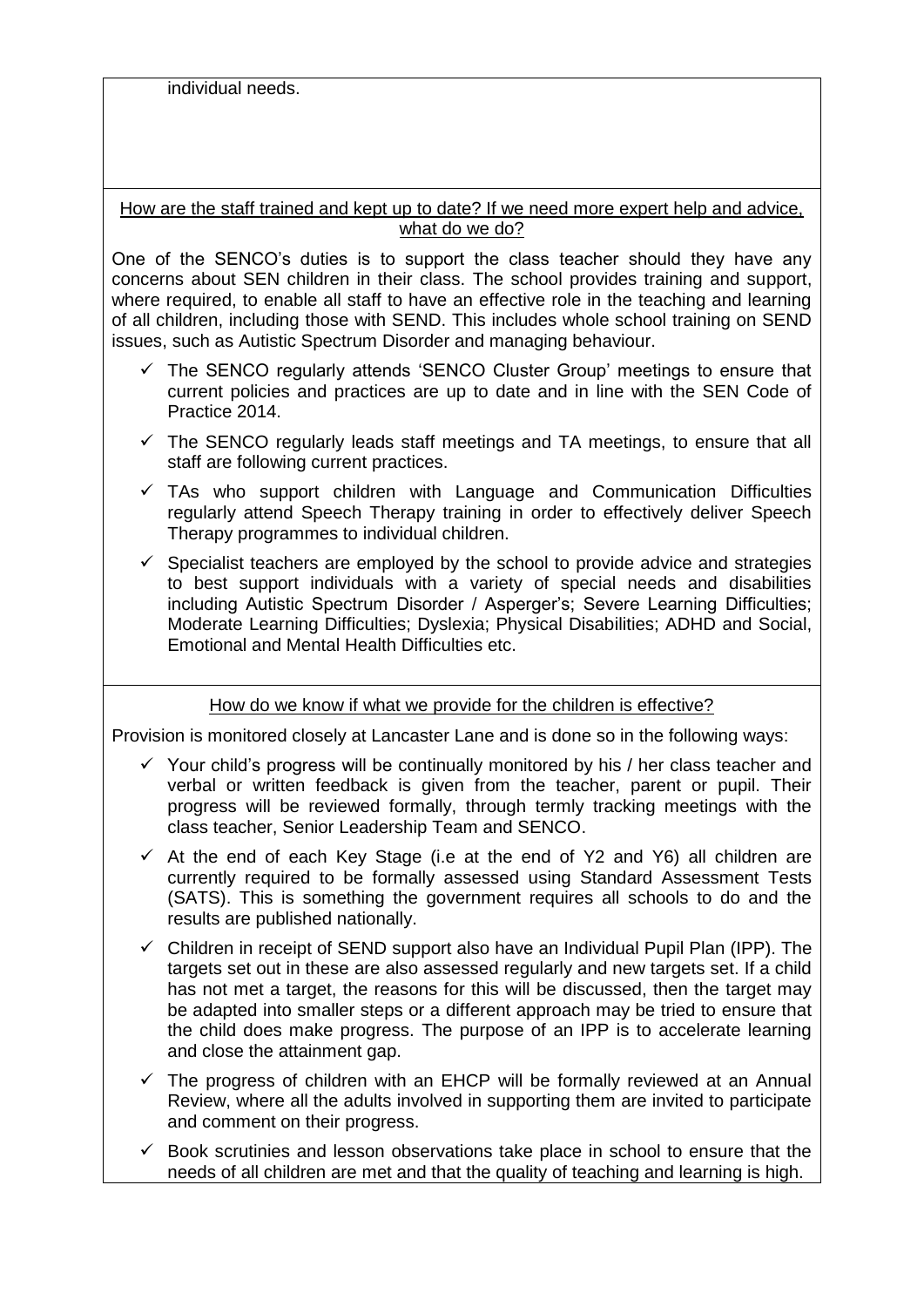- Children are asked to comment on their own progress, and the learning and support that they receive. This is important to us as we want our children to be fully engaged in their learning, and to feel challenged, but comfortable with the targets that are set.
- $\checkmark$  The progress of all groups, including those with SEND provision, is identified and evaluated using LSIP and Raise online. These tracking tools are used by the Senior Leadership Team to monitor and evaluate provision and its impact.

#### How are children with SEND enabled to take part in all the activities available at school?

Many extra – curricular activities are on offer at lunchtime and after school. Children with additional needs are encouraged to join in with these clubs, and can be supported at no extra cost to the family, to allow them to join in safely. We ensure that all children feel included and go out of our way to adapt activities to suit the needs of all children.

How do we support children with emotional and behavioural difficulties?

At Lancaster Lane, we recognise that some children have extra emotional and social needs that need to be developed and nurtured. These needs can manifest themselves in a number of ways, including behavioural difficulties, anxiousness, and being uncommunicative.

Lancaster Lane are proud to be a caring and nurturing school. All classes follow a structured PSHE (Personal, Social, Health and Economic Education) curriculum to support this development and all staff go out of their way to ensure children feel emotionally stable and happy in school. We use positive reinforcement and promote whole class and individual reward systems for children who may need it.

For those children who find aspects of this difficult, or require support, we offer:

- $\checkmark$  Social Skills groups that are delivered by teaching assistants.
- $\checkmark$  Support in class through structured Individual Behaviour Plans.
- $\checkmark$  Support at lunchtime through designated individuals of the Welfare Staff, where appropriate.
- $\checkmark$  Children's Counsellor a counsellor can visit school if it is felt by both, parents/carers and school that this would benefit the child.
- $\checkmark$  The SENCO is able to refer children to Clayton Brook Children's Centre to access Emotional Health and Wellbeing support.
- If your child still needs extra support, with your permission, the SENCO can access further help from outside agencies, such as the Educational Psychologist.

How do we deal with bullying and make sure children with SEN can tell us if they are having a problem?

All staff at Lancaster Lane hold excellent relations with the children and ensure they feel